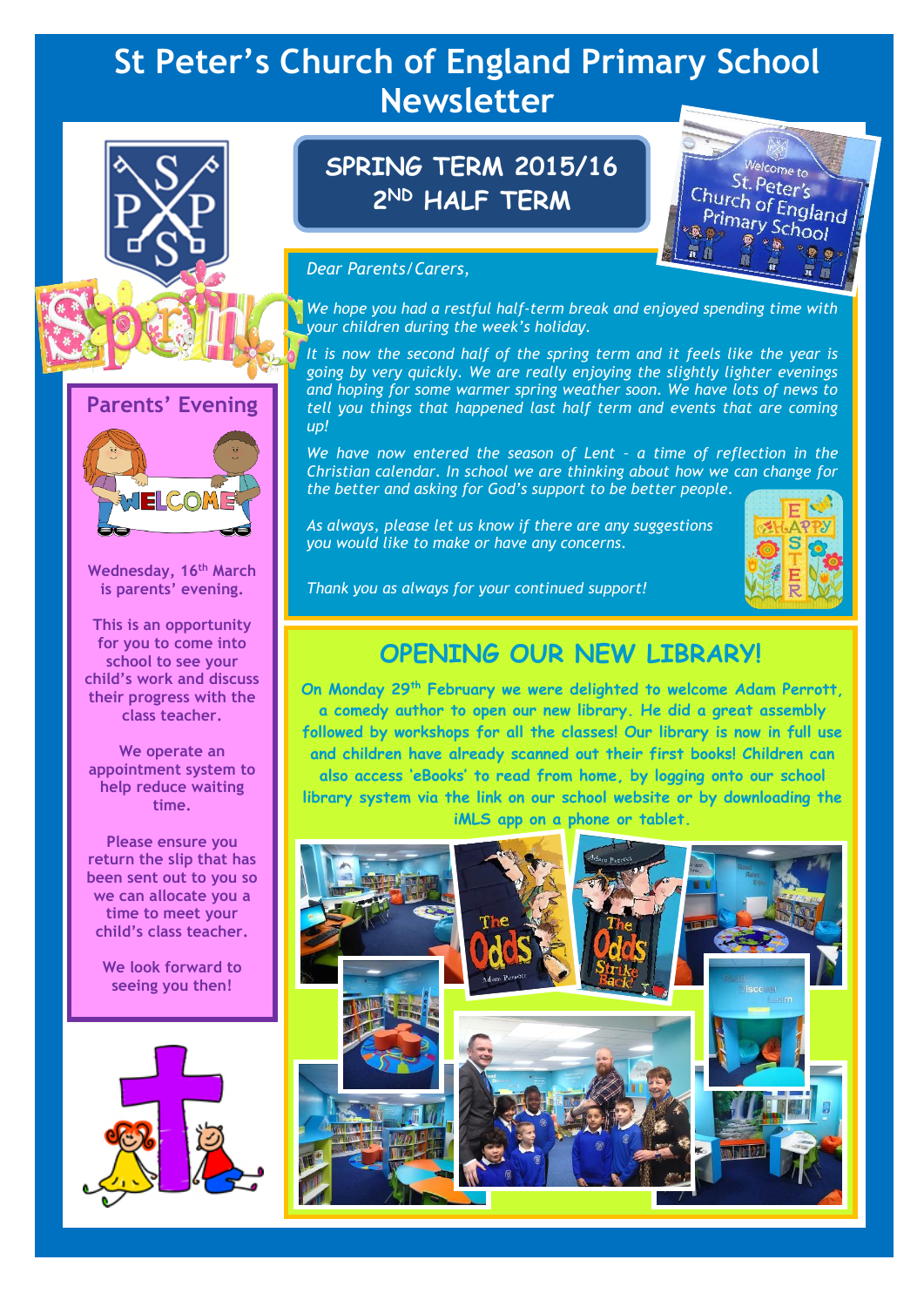# **Page 2 of 4** *Year Group News* **School Newsletter**

### **Nursery News**

This half term, no doubt, will be a very busy one in Nursery. Our topic will be 'Come Fly With Me' which will be all about different machines that fly as well as animals which can fly. We will be reading some lovely fiction books and starting to visit the library with the children so that they can take advantage of the wonderful new area that has been created. In Maths various topics will be covered including counting and number, time, shape and pattern work. Each week your child will also be involved in baking, which will be sent home and there will be a chance on a Friday to buy some of the lovely food they have made!



# **Reception News**



## **Year 1 News**

*This term will be very busy with lots of exciting activities planned. In Literacy the children will be learning all about journeys and ways in which we can travel. The children will be exploring maps and talking about transport that flies, drives on roads and travels on water. In Maths the children will be learning all about weight and measuring different objects using balance scales, grams and kilograms. We will also be learning all about money and reading different amounts. Look out for our new exciting role play area next week. In RE the children will be learning about Miracles and stories all about Jesus. They will also be reading and sharing the Easter story. In topic the children will be exploring colours and mixing paints to make different colours. They will also be using different kinds of paint including acrylic and water colours and exploring their textures. Our new 'Secret Reader' scheme will also be launched this term with a special visitor coming into Reception on Thursday to share their favourite story. If you are interested in coming into Reception to read to your child and their class please see a member of staff to arrange a date and time.* 

Welcome back to the spring half term! We have got lots of interesting and exciting things planned over the next few weeks in Year 1. In English we will begin by choosing our favourite traditional tale and explaining why we like to read and listen to traditional tales. We will also be looking at instructions and information texts. In maths we have been measuring different objects by using cubes and rulers. We will also be moving onto capacity, data and revisiting addition. In Science we continue to focus on plants this term and have been growing our own bean plants and cress! We have observed the different changes and stages in a plants life. In History we will be looking at various local heroes from the area of Manchester. This will include past and present heroes and we will be looking at what they have done to be considered a 'hero'. In DT and Computing we will be looking at healthy foods and TV chefs. We will explore the different types of food we can make, and eat, and we will also be looking at where some of our food comes from during our trip to Smithill's Farm. In RE we are looking at the Easter story and discussing why this celebration is important to Christians. PE will be on a Tuesday, Thursday and Friday. It is essential that your child has the correct PE kit in order to take part. The children should also have their reading books and bags in school every day.

## **Year 2 News**



*Welcome back and we hope you have all had a relaxing break. We have lots of exciting activities planned this half term. In English we will be starting with humorous poetry using our 5 senses! The children will explore the different ways in which we can make our poems humorous using our imagination and applying our knowledge of the 5 senses. Maths this term we will concentrate on the 4 operations. We will be ensuring that the children learn*  all the different mathematical vocabulary linked to the 4 operations - please test your *child at home to see how many they can remember! In Science we will look inside seeds and bulbs and describe how they grow into mature plants. We will find out and describe how plants need water, light and a suitable temperature to grow and stay healthy. We will also look around the school environment to try and locate as many different types of seeds as we can. Our RE topic this half term is 'Easter' and the symbols associated with it. Please remember that reading is to be done every night and reading books should be brought into school every day along with PE kits. We are continuing to work extremely hard to work towards our upcoming SATs tests! We are looking forward to a busy spring term!*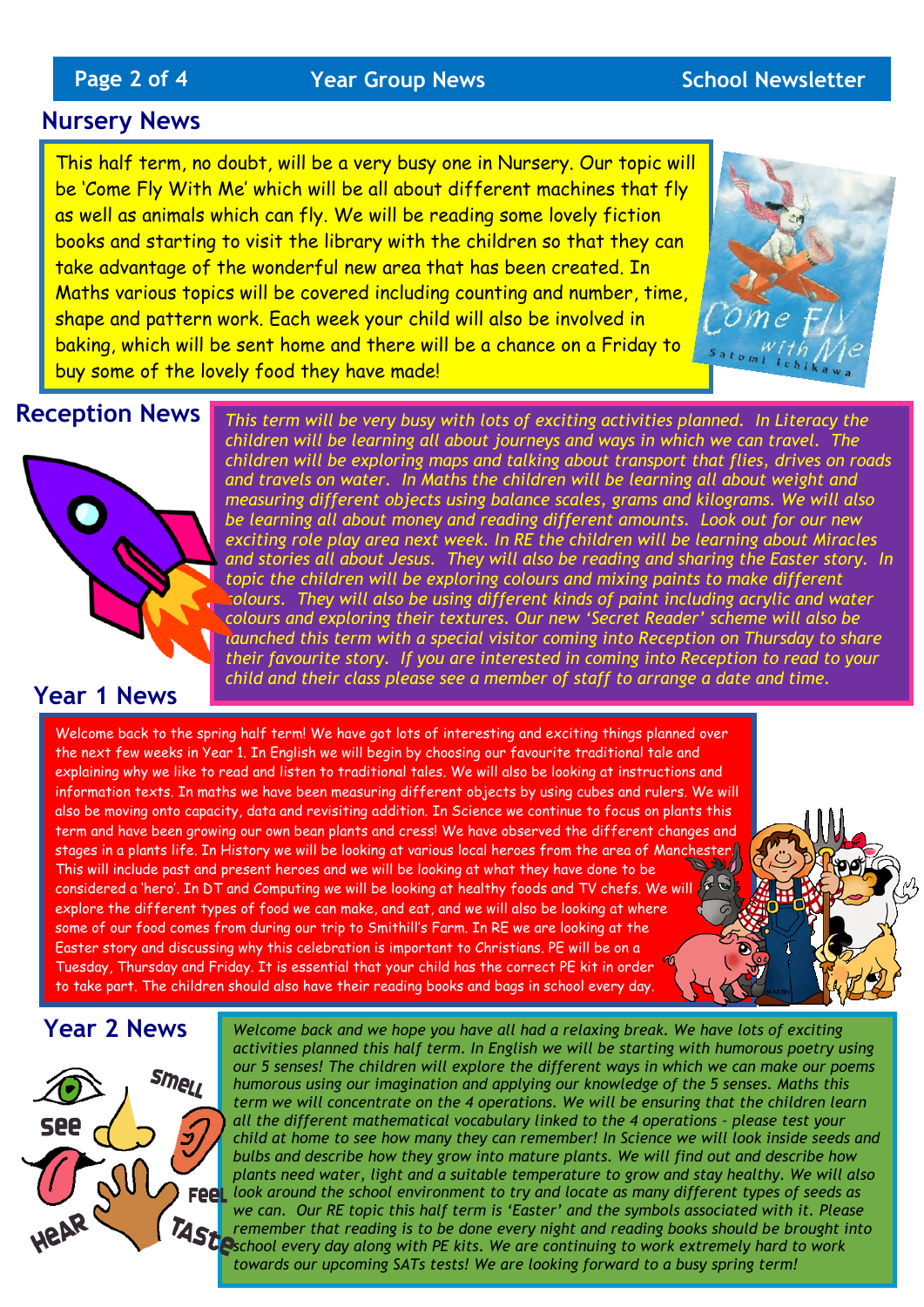#### **School Newsletter Year Group News Page 3 of 4**

#### **Year 3 News**

Welcome back to school as we continue the Spring Term! This half-term, we will be continuing reading and writing about a range of texts. We will be studying Fantastic Mr Fox by Roald Dahl and writing adverts and newspapers using extracts from the Harry Potter books. In Maths, we will be learning and practising lots of new methods using the four number operations (adding, subtracting, multiplying and dividing). We will also be looking at properties of different shapes and learning how to solve problems involving time. In Science we will continue to learn about plants with a focus on seed dispersal, whilst in Geography we will be learning if the climate is cool! We will focus on the Easter story in Religious Education. We are looking forward to our trip to the Whitworth Art Gallery where we will be learning about 3D design. This will then help us in our own construction of fairy tale scenery. We are looking forward to a fun filled term and look forward to seeing you at parents evening and at our school book fair.



# **Year4 News**



## **Year 5 News**

Welcome to the second half of the spring term. The children are now over half way through Year 4! Heading towards Year 5! We would like to start by thanking all our families for sending the children with all the correct things they needed for swimming. The swimming teachers at the baths commented on how fantastic our children were in the water. Everyone got in enthusiastically and without any fuss. Exciting times at St Peter's, alongside Mr Whelan, the builders have been busy developing our new library. Year 4 will be visiting the library every Thursday afternoon. Please ask the children to tell you all about it and encourage them to read the books they bring home. We are starting a new initiative in school whereby children will be receiving certificates for knowledge of tables. The children will receive Bronze, Silver and Gold certificates as they are tested weekly! Once again we ask you to support your children with this and watch out for those certificates arriving home. As always we are very grateful for your support as we look forward to a short but very busy term.

We have another exciting half term ahead of us in Year 5 with lots of interesting topics to learn and discover together! In English we have already started to look at balanced arguments, with the children taking an active role in class debates. We are also looking forward to reading the works of playwright and poet, William Shakespeare. Since coming back to school we have introduced a "Word of the Week" which we encourage all children to use in their daily writing, increasing the vocabulary of all. We have seen improvements with times tables, however we still strongly encourage all children to revise their times tables every evening ready for weekly multiplication tests. Children must know all their times tables up to 12 x 12, including the inverse (e.g. 64 ÷ 8 = 8). New curriculum changes mean that the<br>current Year 5 will be the first to sit a National Times Tables test when they come to sit their SAT current Year 5 will be the first to sit a National Times Tables test when they come to sit their SATs in Year 6. We are really excited about our weekly library sessions in our brand new school library this half term. With over 6,000 books, the children will be able to choose and read a wide range of books, both in school and at home. We know that the children are looking forward to their time in the library and that they will take care of this brand new resource.





*Welcome back to a very short but extremely busy half term. We have nine weeks in school before SATs week so we are working hard to prepare the children for this. It is essential that children are in school every day ready to work hard and learn. In English we begin by looking at stories with flashbacks which includes looking at the 'Harry Potter' books. During Maths lessons we will be focusing on areas of weakness based on mock SATs tests which we have carried out. Our Science topic for the new half term is 'Living things and their Habitats' and in Geography we are looking at the question, 'Are we damaging our world?' In RE we are learning all about Judaism and we will be bringing our learning to life by visiting the Manchester Reform Synagogue in March. In Art and Design, we will be learning to do 3D drawings and in DT we are going to be innovative by designing a device based on the ideas from Wallace and Gromit.*